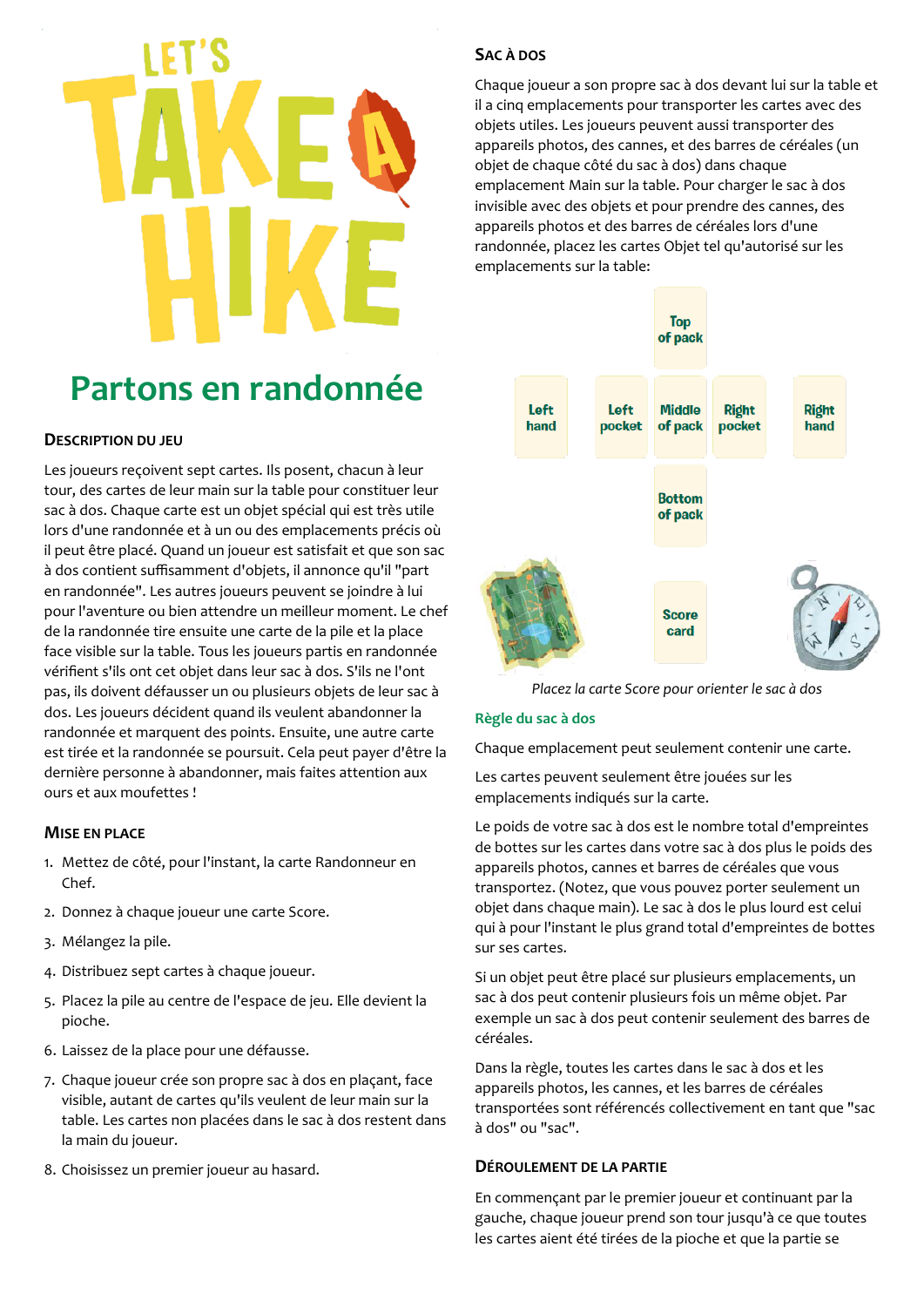termine. Le joueur avec le plus de points dans sa pile de score remporte la partie.

# Tour du joueur

A son tour, le joueur peut faire l'une des deux actions suivantes:

- 1. Réaliser trois actions avec des cartes, ou
- 2. Partir en randonnée

# **Cartes Action**

Il y a trois actions qui peuvent être réalisées avec les cartes. Elles peuvent être réalisées dans n'importe quel ordre et dans n'importe quelle combinaison. Les trois actions possibles qu'un joueur peut faire sont:

- Tirer une carte de la pioche et l'ajouter à sa main.
- · Placer une carte Objet de sa main dans son sac à dos.
- Jouer une carte Danger sur la table.

Limite de cartes en main: Un joueur peut seulement posséder sept cartes dans sa main à tout moment. Les cartes jouées dans son sac à dos ou transportées en dehors du sac ne comptent pas pour la limite. Si à n'importe quel moment un joueur a plus de sept cartes en main, il doit immédiatement en défausser pour revenir à sept cartes.

Placer une carte face visible dans son sac à dos: Faites attention à bien placer les objets sur leurs emplacements respectifs du sac à dos. Par exemple, les appareils photos et les cannes peuvent être portés dans les mains mais pas dans le sac à dos. S'il y a déjà une carte sur l'emplacement souhaité, alors le joueur peut jouer une carte de sa main et reprendre la carte déjà sur l'emplacement. Echanger les cartes de cette manière requiert seulement une action. Pendant une randonnée, vous ne pouvez ajouter de nouvelles cartes dans votre sac à dos.

Jouer une carte Danger sur la table: Il y a quatre types de cartes Danger (ours, moufette, raton laveur, cloche/ ampoule). Quand n'importe laquelle de ces cartes est jouée sur la table depuis la main d'un joueur, elle prend effet immédiatement.

# Partir en randonnée



Un joueur peut décider de partir en randonnée. Il devient immédiatement le Randonneur en Chef et prend la carte Chef de la Randonnée. Tous les joueurs restants, qui ont au moins une carte dans leur sac à dos, peuvent décider de partir aussi en randonnée. Une fois qu'une randonnée a débuté, plus personne ne peut ajouter de

cartes à son sac à dos. Les joueurs ne sont pas obligés de rejoindre la randonnée, mais il ne peuvent pas le faire plus tard et ne participeront donc pas aux étapes suivantes. Les joueurs qui ont décidé de partir en randonnée sont maintenant appelés les randonneurs. Le randonneur en chef effectue les étapes suivantes jusqu'à ce que tous les joueurs aient abandonné la randonnée.

Distance parcourue: Le randonneur en chef retourne la carte du dessus de la pioche. Le nombre d'empreintes de bottes sur cette carte correspond à la distance parcourue.

Si un randonneur a le même objet dans son sac à dos que la carte qui vient d'être retournée alors il n'a pas besoin de défausser de carte.

Tous les autres randonneurs doivent immédiatement défausser une ou des cartes de leur sac à dos avec un nombre d'empreintes de bottes égal ou supérieur à la distance parcourue.

Si un randonneur n'a pas assez d'empreintes de bottes dans son sac à dos ou n'a pas le même objet dans son sac à dos alors il doit défausser toutes les cartes restant dans son sac à dos et sa randonnée se termine sans marquer de points.

Danger: Si une carte Danger est tirée, résolvez la immédiatement en suivant les règles pour les cartes Danger.

Continuer ou abandonner: Après avoir résolu la carte retournée, dans l'ordre du tour en commençant par le randonneur en chef, chaque randonneur décide s'il veut continuer la randonnée ou abandonner. Les joueurs qui abandonnent peuvent, s'il y en a une de disponible, prendre immédiatement l'une des cartes révélées de la pioche durant la randonnée. Les cartes collectées sont placées sous la carte Score du joueur et rapportent un nombre de points égal au nombre d'empreintes de bottes sur la carte. Le dernier randonneur qui abandonne prend toutes les cartes restantes, révélées durant la randonnée.

- Les joueurs avec un sac à dos vide doivent abandonner.
- · Si le randonneur en chef abandonne, le randonneur à sa gauche devient le nouveau Randonneur en Chef mais laisse la carte Randonneur en Chef près du tout premier Randonneur en Chef. Cela va permettre de rappeler à chacun qui débutera le prochain tour quand la randonnée sera terminée.
- · Quand un joueur abandonne la randonnée, il reprend toutes les cartes restantes de son sac à dos. Si nécessaire, il doit se défausser immédiatement pour avoir au maximum sept cartes en main.
- Il est possible que certains joueurs ne puissent pas prendre de carte pour la randonnée car les joueurs précédents ont déjà pris chacun une carte et qu'il n'en reste plus.
- · Le dernier randonneur n'a pas besoin de s'arrêter quand tous les autres joueurs ont abandonné mais il peut continuer aussi longtemps qu'il a des cartes dans son sac à dos et qu'il ne rencontre pas de danger qui pourrait le stopper.

Répétez ces étapes jusqu'à ce que tous les randonneurs aient abandonnés ou qu'une carte Danger mette fin à la randonnée.

Quand une randonnée est terminée, la partie reprend avec le joueur à la gauche du tout premier randonneur en chef et en réalisant trois actions ou en lançant une nouvelle randonnée.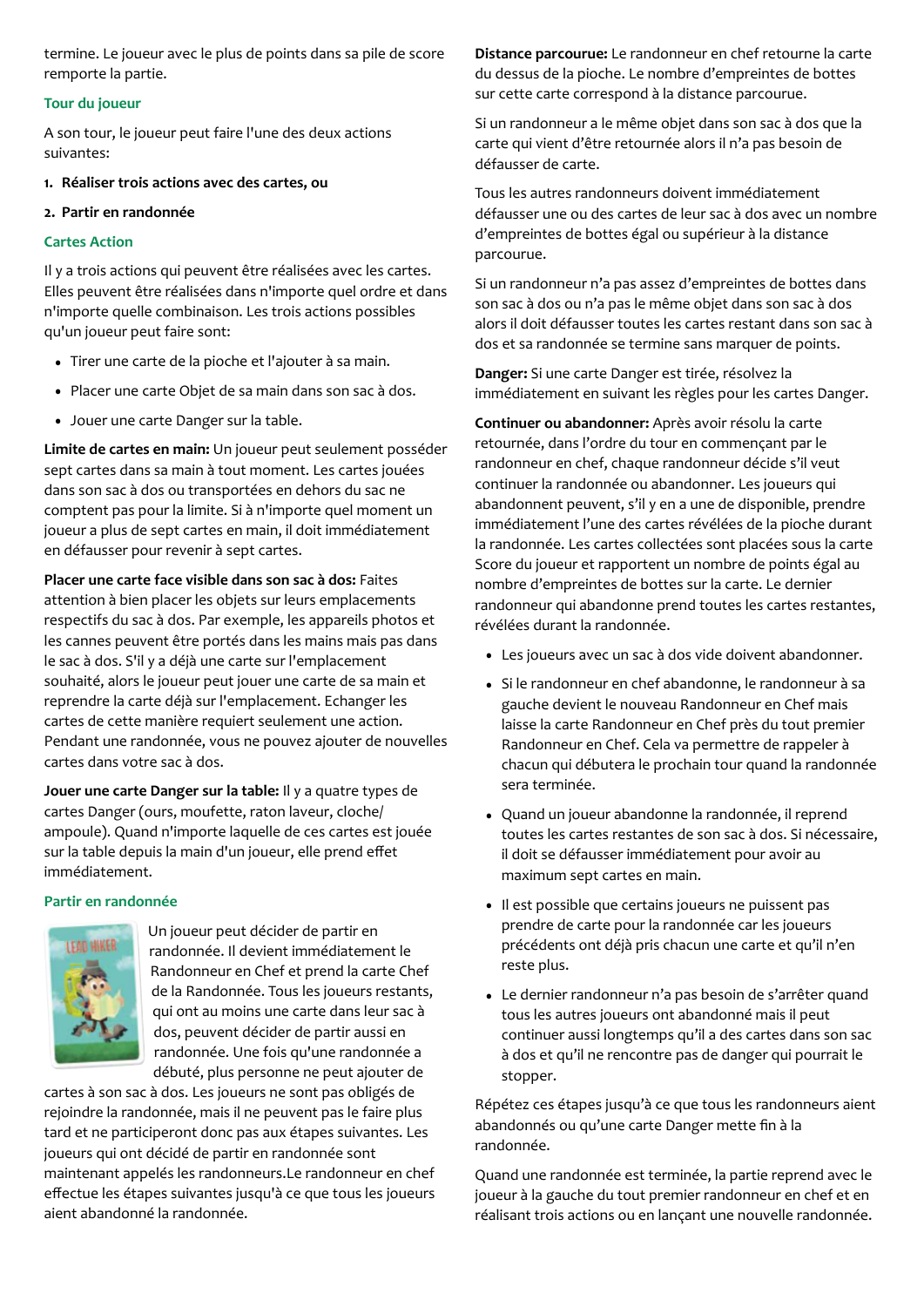# **Cartes Danger**

Les cartes Danger peuvent être soit jouées comme une carte Action ou retournées lors d'une randonnée. Si une carte Danger ne met pas fin à la randonnée (moufette), les randonneurs choisissent comme d'habitude, s'ils souhaitent poursuivre la randonnée ou l'abandonner.

Si une carte Danger est retournée durant une randonnée, elle affecte tous les joueurs encore dans la randonnée.

Si un joueur joue une carte Danger comme carte Action, alors elle affecte tous les joueurs excepté celui qui vient de la jouer.



Ours: Un ours sort de la forêt et vient roder. L'ours va vers le sac à dos le plus lourd (celui qui contient le plus d'empreintes de bottes) et fouille dedans. Le joueur qui possède ce sac à dos doit défausser des cartes jusqu'à ce qu'il contienne au moins une empreinte de bottes de moins que le second sac à dos le plus lourd. Quand c'est fait, l'ours n'est plus intéressé et s'en va. Placez la carte Ours

sur la défausse.

Spray Anti-Ours: Si un sac à dos contient un spray anti-ours, l'ours ne va pas fouiller dans ce sac, même s'il est le plus lourd, mais il va vers le sac à dos suivant le plus lourd. S'il y a seulement un seul sac à dos de disponible et qu'il contient un spray anti-ours, l'ours s'en va et la carte Ours est placée sur la défausse.



· S'il y a seulement un sac à dos de

disponible et qu'il ne contient pas de spray anti-ours, l'ours va le fouiller. Son propriétaire défausse la carte de l'objet le plus lourd de son sac à dos (la carte avec le plus d'empreintes de bottes). S'il y a plusieurs cartes de même valeur, seule une carte doit être défaussée.

- · S'il y a une égalité pour le sac à dos le plus lourd, alors chacun des joueurs à égalité doit défausser la carte avec l'objet le plus lourd de leur sac à dos.
- · L'Ours ne met pas fin à la randonnée pour les joueurs qui ont encore des objets dans leur sac à dos.
- · Le spray anti-ours n'est jamais épuisé. Il reste dans le sac et repoussera les autres ours si nécessaire jusqu'à ce que son propriétaire l'utilise pour ses empreintes de bottes pour continuer à randonner.



Moufette: Une moufette apparaît et fait... et bien ce que les moufettes font. Tous les randonneurs ou les joueurs avec un sac à dos en jeu doivent défausser un objet de leur choix de leur sac et ramasser le reste de leurs cartes de leur sac à dos et les remettre dans leur main pour un bon nettoyage. Si cela fait qu'un joueur a plus de sept cartes en main, il doit se défausser immédiatement

pour revenir à sept cartes. Si la moufette apparaît durant une randonnée, celle-ci se termine immédiatement. Tous les cartes retournées durant la randonnée et qui n'ont pas été

prises pour leurs points ne peuvent être prises et sont placées sur la défausse. Placez la moufette sur la défausse.



Raton laveur: Le bandit de raton laveur est de sortie pour voler l'une de vos cartes. Chaque joueur doit défausser une carte, prise au hasard, de la main d'un autre joueur. Si un joueur a seulement des cartes dans son sac à dos, il ne perd pas de carte. Le raton laveur ne met pas fin à la randonnée. La carte Raton laveur est

défaussée.



Cloche/Ampoule: Ouille! Tous les joueurs ayant en jeu un sac à dos sans chaussette doivent défausser la carte la plus lourde de leur sac à dos. La cloche/ampoule ne met pas fin à la randonnée. Une paire de chaussettes dans un sac à dos vous protégera de toutes les cloches/ampoules. Placez la carte Cloche/Ampoule sur la défausse.

#### FIN DE LA PARTIE

La partie se termine immédiatement après que toutes les cartes aient été tirées. Si cela survient durant une randonnée, mélangez la défausse pour constituer une nouvelle pioche et finir la randonnée.

#### DÉTERMINER LE VAINQUEUR

A la fin de la partie, chaque joueur compte le nombre d'empreintes de bottes sur les cartes sous leur carte Score. Le joueur qui a le plus grand total d'empreintes de bottes est déclaré vainqueur. S'il y a une égalité, le joueur qui a le plus de cartes dans sa pile de points est déclaré vainqueur. S'il y a encore une égalité, tirez des cartes au hasard jusqu'à ce qu'un joueur tire une moufette. Il perd!

#### **EXEMPLE DE PARTIE**

Cartes Action: A son tour Max choisit de tirer deux cartes et joue une moufette. Aaron et Doug doivent défausser une carte de leur choix de leur sac à dos et reprendre les cartes restantes, et défausser, si nécessaire, des cartes pour revenir à la limite de sept cartes. Max n'est pas un puant ?

Aaron choisit de jouer sa bouteille d'eau et sa tente dans son sac à dos et tire une carte. Doug choisit de jouer une cloche/ ampoule, pose un compas dans son sac à dos, et tire une carte. Max a des chaussettes dans son sac à dos et n'est pas affecté par les cloches/ampoules. Aaron n'a pas de chaussette dans son sac à dos et doit défausser son objet le plus lourd sa tente.

Abandonner une randonnée: Doug a mené Max et Aaron dans une randonnée réussie jusqu'ici, révélant une barre de céréales, une bouteille d'eau, et un sac de couchage. Tous les trois avaient soit les objets dans leur sac à dos ou ont été capable de parcourir la distance en se défaussant d'objets de leur sac à dos égal au nombre d'empreintes de bottes indiqué sur ces cartes. Aucun des trois n'a encore abandonné la randonnée. Doug n'a plus grand chose dans son sac à dos et